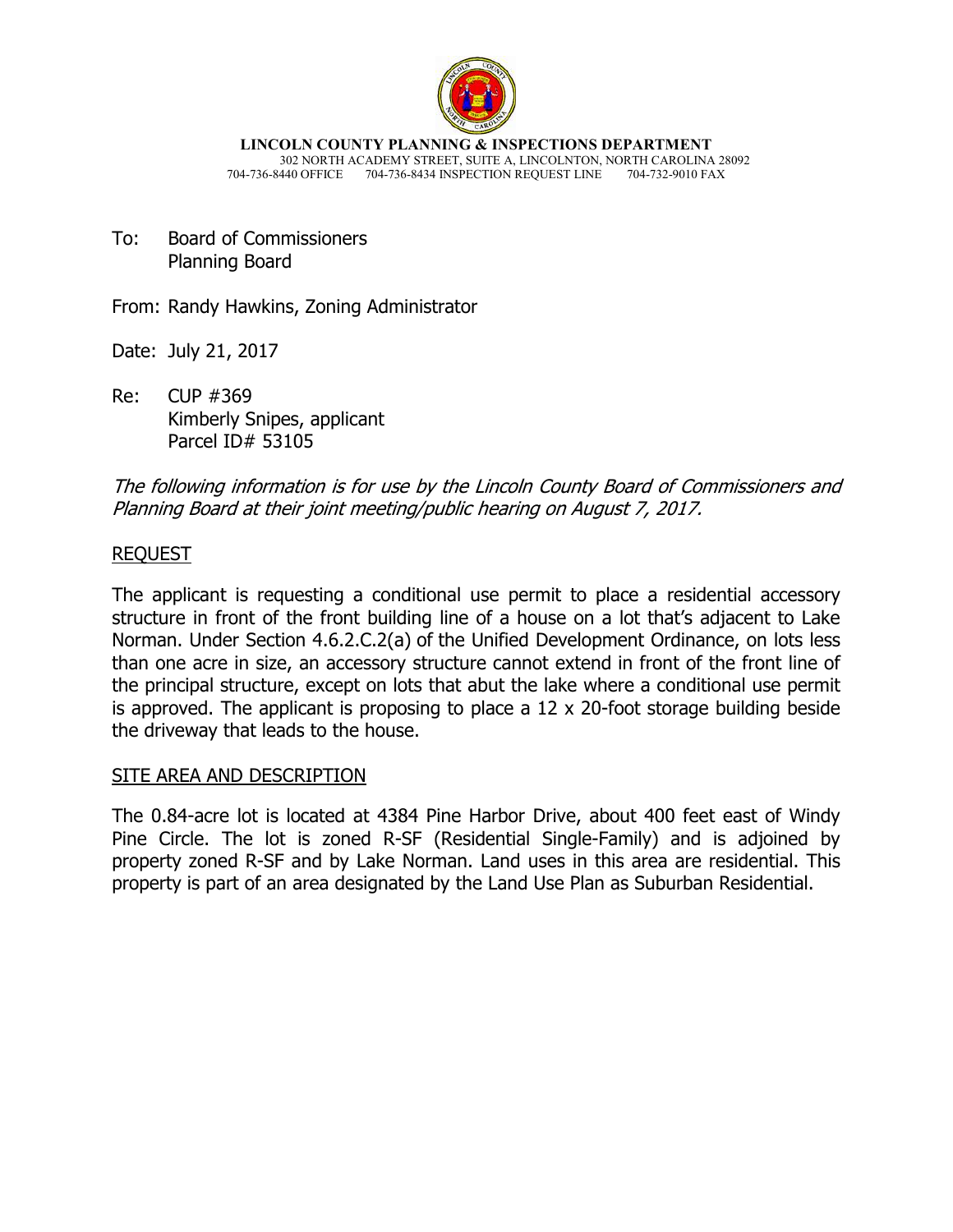

County Of Lincoln, North Carolina

Planning Board

Applicant **Kimberly Snipes Application No. <b>CUP #369** 

| Proposed Conditional Use accessory structure located in front of the front line of principal<br>structure on lot abutting Lake Norman |                                                                                                                                                                                                                                                                                           |                                       |                                                                                                                                                                             |                                       |  |  |  |
|---------------------------------------------------------------------------------------------------------------------------------------|-------------------------------------------------------------------------------------------------------------------------------------------------------------------------------------------------------------------------------------------------------------------------------------------|---------------------------------------|-----------------------------------------------------------------------------------------------------------------------------------------------------------------------------|---------------------------------------|--|--|--|
|                                                                                                                                       |                                                                                                                                                                                                                                                                                           |                                       | <b>FINDINGS OF FACT</b>                                                                                                                                                     |                                       |  |  |  |
| 1.                                                                                                                                    |                                                                                                                                                                                                                                                                                           | according to plan.                    | The use will not materially endanger the public health or safety if located where proposed and developed<br>$YES$ NO $NOS$                                                  |                                       |  |  |  |
|                                                                                                                                       |                                                                                                                                                                                                                                                                                           |                                       |                                                                                                                                                                             |                                       |  |  |  |
| 2.                                                                                                                                    |                                                                                                                                                                                                                                                                                           |                                       |                                                                                                                                                                             |                                       |  |  |  |
|                                                                                                                                       |                                                                                                                                                                                                                                                                                           |                                       |                                                                                                                                                                             |                                       |  |  |  |
| 3.                                                                                                                                    |                                                                                                                                                                                                                                                                                           |                                       | <u> 1989 - Johann Stoff, amerikansk politiker (d. 1989)</u><br>The use will not substantially injure the value of adjoining or abutting property unless the use is a public |                                       |  |  |  |
| 4.                                                                                                                                    | <u> 1989 - Johann Stoff, amerikansk politiker (d. 1989)</u><br>The location and character of use, if developed according to the plan as submitted and approved, will be in<br>harmony with the area in which it is to be located and will be in general conformity with the Land Use Plan |                                       |                                                                                                                                                                             |                                       |  |  |  |
|                                                                                                                                       |                                                                                                                                                                                                                                                                                           | After having held a Public Hearing on | After having held a Public Hearing on<br>listed herein, the following action was taken by the Lincoln County Planning Board:                                                | and in light of the Findings of Facts |  |  |  |
| Board:                                                                                                                                |                                                                                                                                                                                                                                                                                           |                                       | In recommending such Conditional Use, the following conditions were recommended by the Lincoln County Planning                                                              |                                       |  |  |  |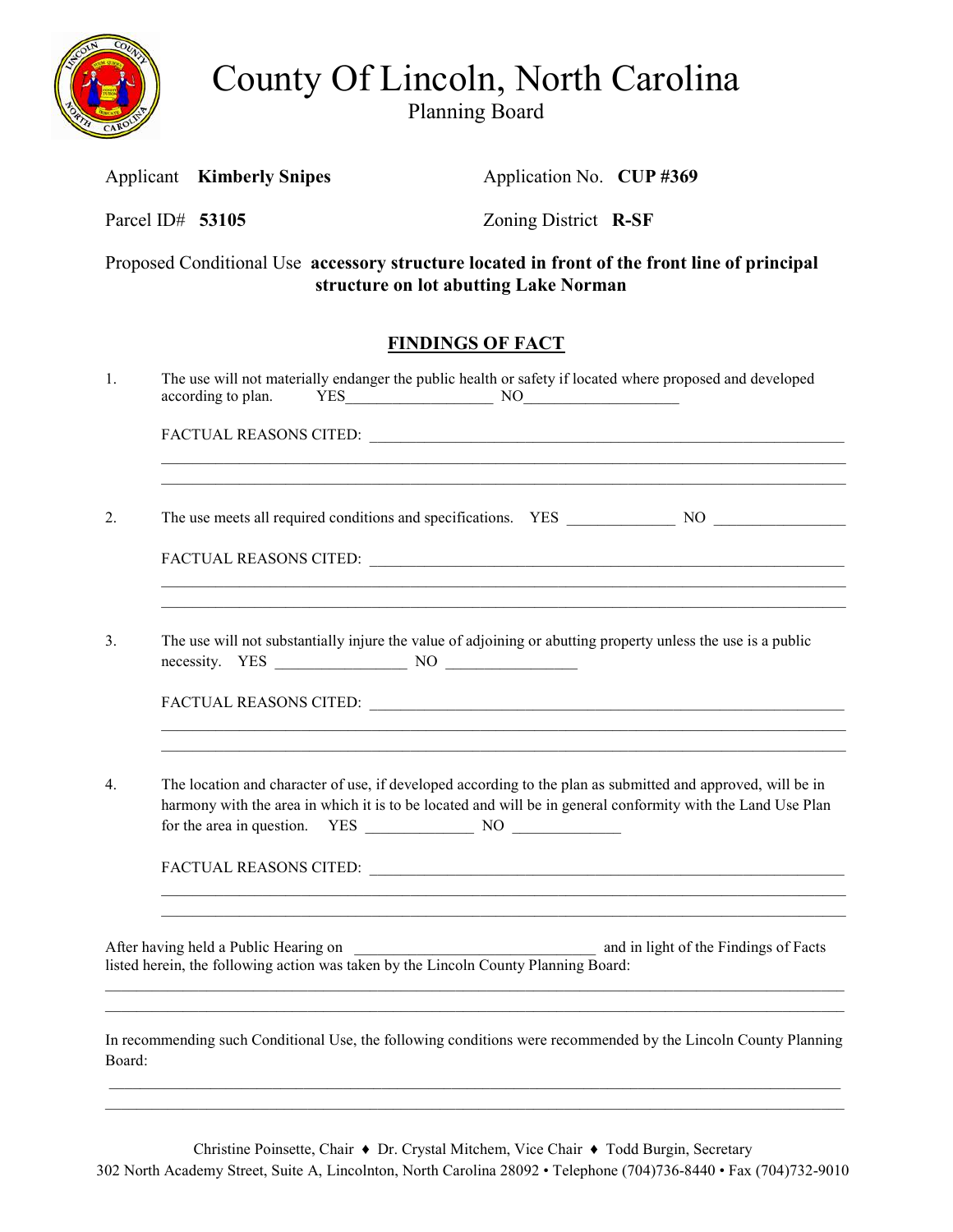

**Conditional Use Permit Application**<br>Lincoln County Planning and Inspections Department<br>Zoning Administrator<br>302 N. Academy St., Suite A, Lincolnton, NC 28092<br>Phone: (704)736-8440 FAX: (704)732-9010

| PART I<br>Applicant Name Kimberly 6. Son pos                                                                                                             |
|----------------------------------------------------------------------------------------------------------------------------------------------------------|
|                                                                                                                                                          |
| Applicant Address 4381 Pine Morbor Dive Denver NC 28037                                                                                                  |
| Applicant Phone Number $\mathcal{D} \mathcal{L} \setminus \{11\}$ - 2/00                                                                                 |
|                                                                                                                                                          |
| Property Owner Name Stephen M. Gyes SR Decensed<br>Property Owner Address QUODS Misty Way Drive N <sup>Tega</sup> Cay Sc 29788                           |
| Property Owner Phone Number                                                                                                                              |
| PART II Property Location 4384 Pine Wabor Dirve                                                                                                          |
| Property ID (10 digits) $\frac{1}{\ell}(\ell \text{OS} - 85 - 53)$ Property size                                                                         |
| Parcel # (5 digits) $\frac{53105}{2}$ Deed Book(s) $\frac{1185}{2}$ Page(s) $\frac{109}{2}$                                                              |
| <b>PART III</b><br>Existing Zoning District $2 - 5$                                                                                                      |
| Briefly describe how the property is being used and any existing structures.<br>esidents                                                                 |
|                                                                                                                                                          |
| Briefly explain the proposed use and/or structure which would require a Conditional Use                                                                  |
| Permit,<br>te Storage Building in Roadward                                                                                                               |
|                                                                                                                                                          |
| APPLICATION FEE (less than 2 acres \$250, 2+ acres \$500)                                                                                                |
| MUST BE RECEIVED BEFORE PROCESSING.                                                                                                                      |
| I hereby certify that all knowledge of the information provided for this application and attachments is true and correct<br>to the best of my knowledge. |
|                                                                                                                                                          |
| Date<br>Applicant's Signature                                                                                                                            |

ò.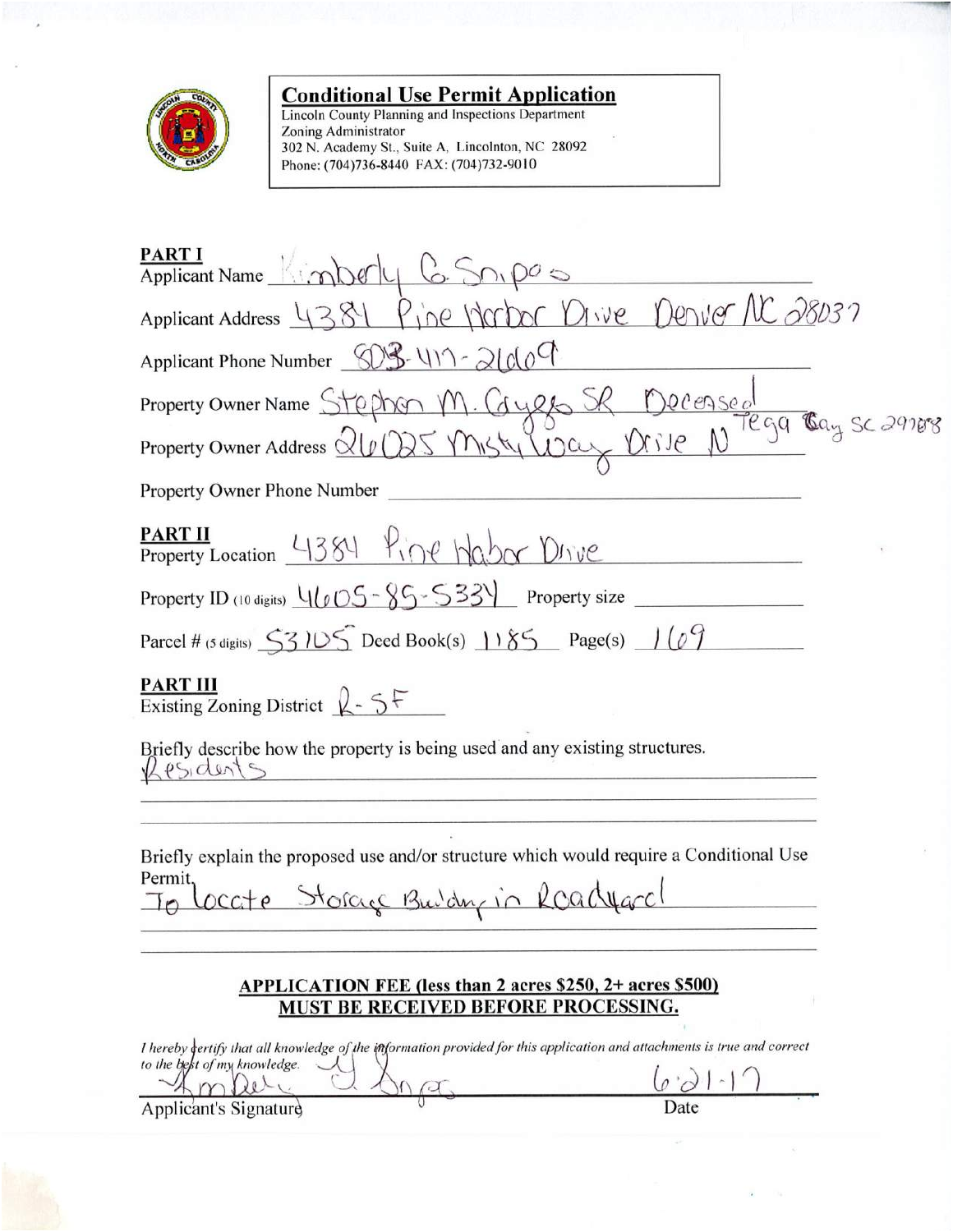#### **APPLICANT'S PROPOSED FINDINGS OF FACT FOR A CONDITIONAL USE PERMIT**

| Application No. CUP #369                                      |  |                                                                                                                              | <b>Applicant Kimberly Snipes</b> |
|---------------------------------------------------------------|--|------------------------------------------------------------------------------------------------------------------------------|----------------------------------|
| Property Location 4384 Pine Harbor Drive Zoning District R-SF |  |                                                                                                                              |                                  |
| Parcel ID# $53105$                                            |  | Proposed Use accessory structure located in front of the<br>front line of principal structure on lot<br>abutting Lake Norman |                                  |

#### **PROPOSED FINDINGS**

1. The use will not materially endanger the public health or safety if located where proposed and developed according to plan.

**The proposed accessory structure (a storage building) will be built to comply with the State Building Code and will be set back more than 150 feet from the road.** 

2. The use meets all required conditions and specifications.

**An accessory structure located in front of the front building line of the principal structure is a conditional use on lots abutting Lake Norman. This lot abuts Lake Norman. The proposed building is designed as a residential accessory structure. The proposed location significantly exceeds the minimum road yard setback of 30 feet.**

3. The use will not substantially injure the value of adjoining or abutting property unless the use is a public necessity.

**An accessory structure is located in front of the house on the adjoining lot to the north, much closer to the road. This proposed accessory structure is a relatively small structure and will be buffered by trees.** 

4. The location and character of use, if developed according to the plan as submitted and approved, will be in harmony with the area in which it is to be located and will be in general conformity with the Land Use Plan for the area in question.

**On other lots abutting Lake Norman in this area, accessory structures are located in front of the front building line of the principal structures. The Land Use Plan designates this area as residential.**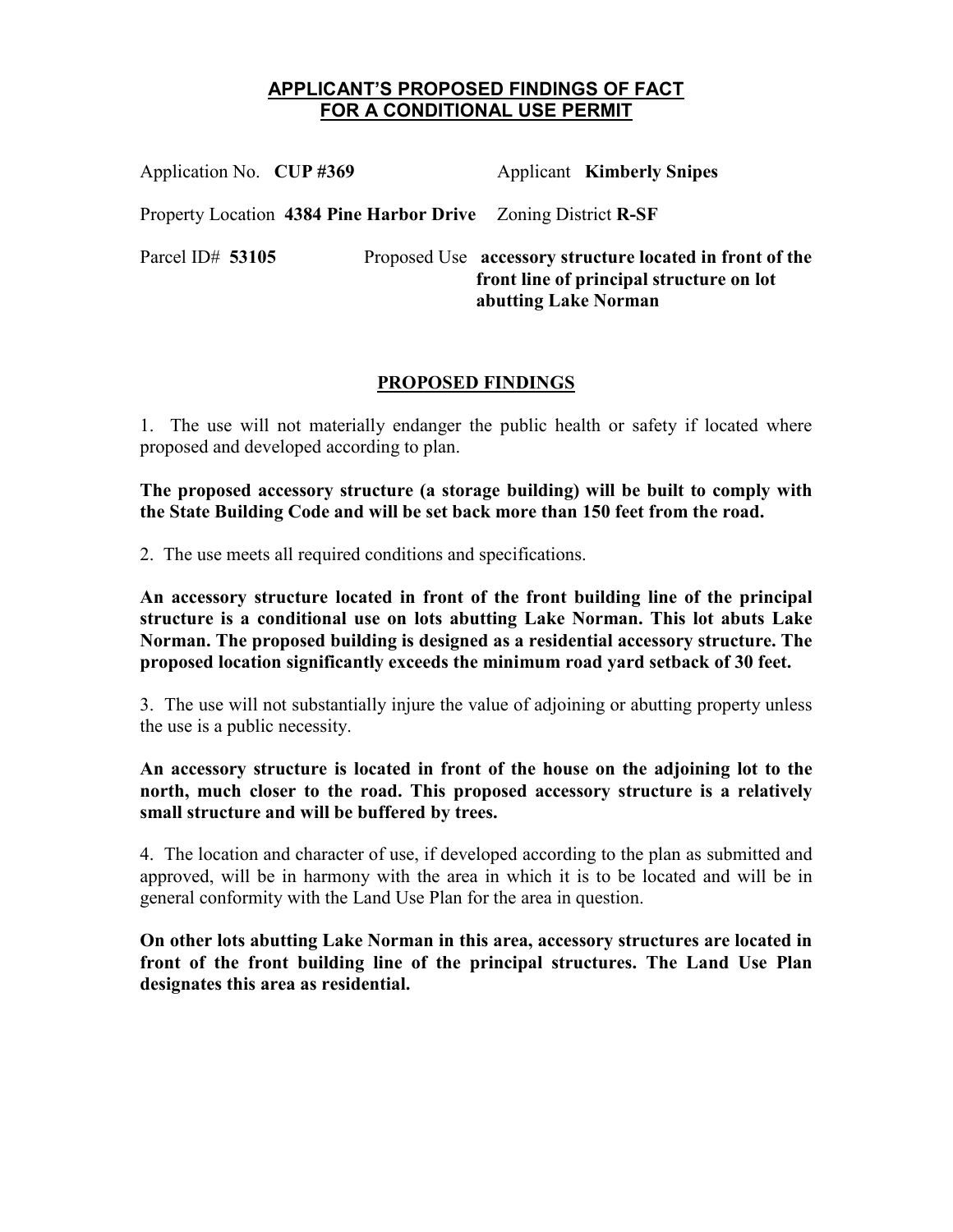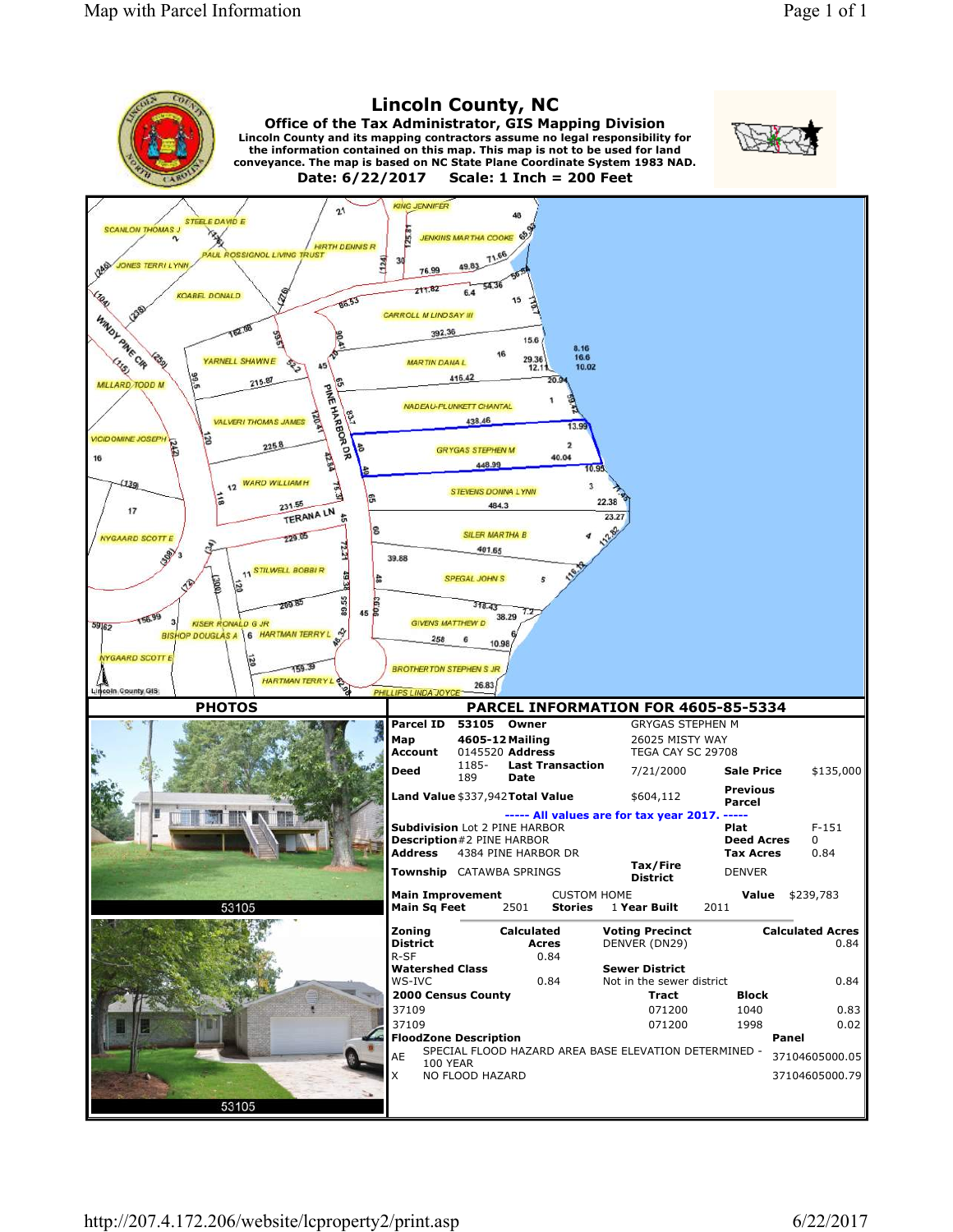## Conditional Use Permit #369 subject property is outlined in blue